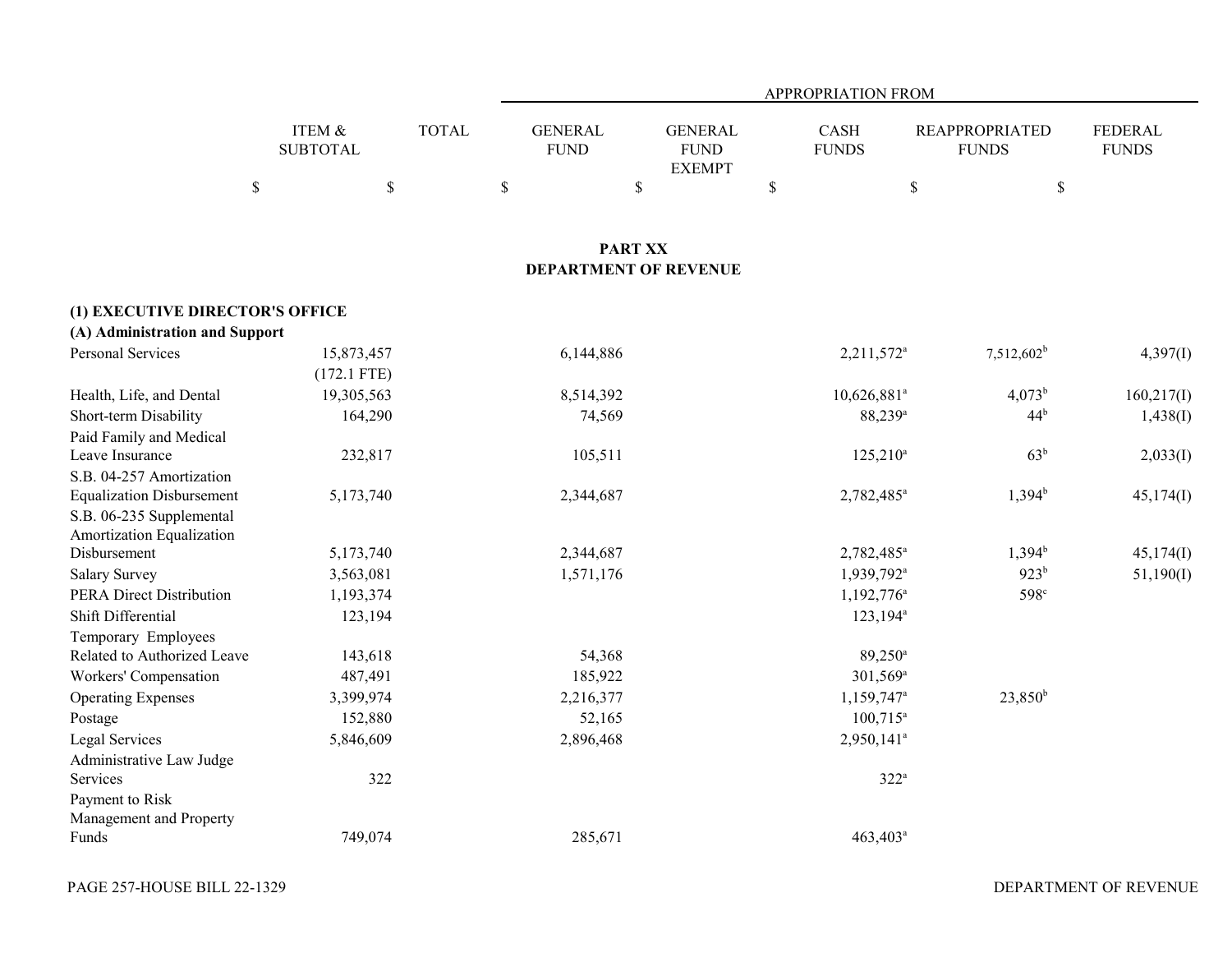|                        |                           | APPROPRIATION FROM |    |                               |    |                                                |    |                        |    |                                       |                                |
|------------------------|---------------------------|--------------------|----|-------------------------------|----|------------------------------------------------|----|------------------------|----|---------------------------------------|--------------------------------|
|                        | ITEM &<br><b>SUBTOTAL</b> | <b>TOTAL</b>       |    | <b>GENERAL</b><br><b>FUND</b> |    | <b>GENERAL</b><br><b>FUND</b><br><b>EXEMPT</b> |    | CASH<br><b>FUNDS</b>   |    | <b>REAPPROPRIATED</b><br><b>FUNDS</b> | <b>FEDERAL</b><br><b>FUNDS</b> |
|                        | \$<br>\$                  |                    | \$ |                               | \$ |                                                | \$ |                        | J. | \$                                    |                                |
| Vehicle Lease Payments | 738,765                   |                    |    | 103,731                       |    |                                                |    | 635,034 <sup>a</sup>   |    |                                       |                                |
| Leased Space           | 6,649,699                 |                    |    | 480,592                       |    |                                                |    | $6,169,107^{\circ}$    |    |                                       |                                |
| Capitol Complex Leased |                           |                    |    |                               |    |                                                |    |                        |    |                                       |                                |
| Space                  | 866,380                   |                    |    | 322,906                       |    |                                                |    | 543,474 <sup>a</sup>   |    |                                       |                                |
| Payments to OIT        | 11,926,101                |                    |    | 8,172,673                     |    |                                                |    | 3,753,428 <sup>a</sup> |    |                                       |                                |
| <b>CORE Operations</b> | 1,680,683                 |                    |    | 640,985                       |    |                                                |    | 1,039,698 <sup>a</sup> |    |                                       |                                |
| Utilities              | 83,703                    |                    |    |                               |    |                                                |    | 83,703 <sup>a</sup>    |    |                                       |                                |
|                        | 83,528,555                |                    |    |                               |    |                                                |    |                        |    |                                       |                                |

<sup>a</sup> Of these amounts, \$1,704,971 shall be from the Licensing Services Cash Fund created in Section 42-2-114.5 (1), \$1,016,137 shall be from the Liquor Enforcement Division and State Licensing Authority Cash Fund created in Section 44-6-101, C.R.S., C.R.S., \$688,849 shall be from the Marijuana Cash Fund created in Section 44-10-801 (1)(a), C.R.S., \$464,746 shall be from the Colorado DRIVES Vehicle Services Account in the Highway Users Tax Fund created in Section 42-1-211 (2)(b)(I), C.R.S., \$213,334 shall be from the COVID Heroes Collaboration Fund created in Section 24-50-104 (1)(k), C.R.S., \$192,287(I) shall be from the Sports Betting Fund created in Section 44-30-1509 (1)(a), C.R.S., \$65,046 shall be from the Electronic Transactions Fund created in Section 42-1-234(4)(a),C.R.S., \$1,987 shall be from the Donate to a Colorado Nonprofit Fund created in Section 39-22-5104 (1), C.R.S., and \$34,814,868 shall be from various sources of cash funds. Appropriations from the Sports Betting Fund are shown for informational purposes only as the fund is continuously appropriated pursuant to Section 44-30-1509 (1)(b), C.R.S.

 $b$  Of these amounts, it is estimated that \$6,661,799 shall be from departmental indirect cost recoveries or the Indirect Costs Excess Recovery Fund created in Section 24-75-1401 (2), C.R.S., and \$882,544 shall be from statewide indirect cost recoveries or the Indirect Costs Excess Recovery Fund created in Section 24-75-1401 (2), C.R.S.

c This amount shall be transferred from the Department of Corrections from the Offender ID Program in the Institutions section.

| (B) Hearings Division     |              |                          |
|---------------------------|--------------|--------------------------|
| Personal Services         | 2,795,124    | $2,795,124$ <sup>a</sup> |
|                           | $(33.3$ FTE) |                          |
| <b>Operating Expenses</b> | 110.412      | $110,412^{\circ}$        |
| Indirect Cost Assessment  | 249,589      | $249.589^{\circ}$        |
|                           | 3,155,125    |                          |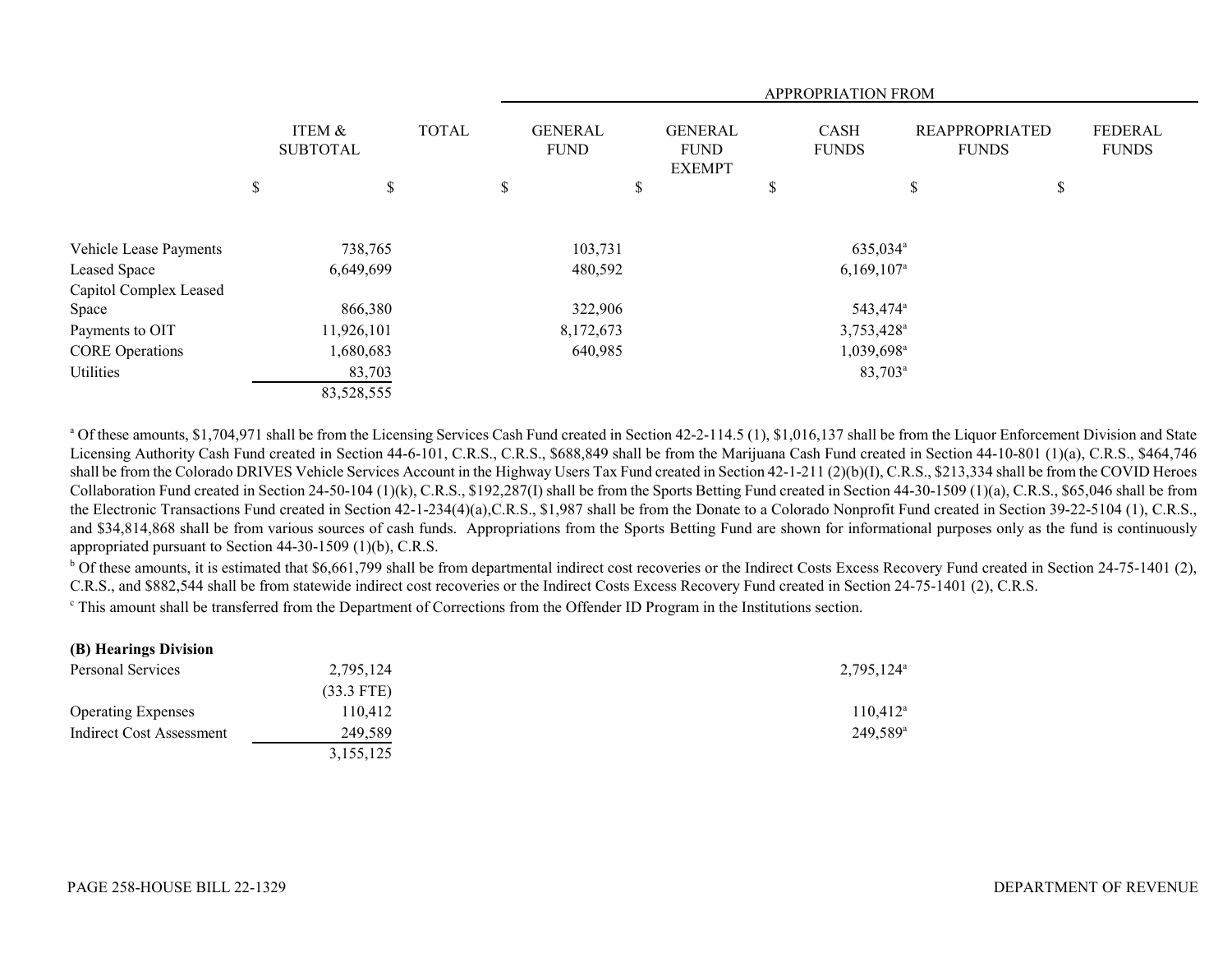|                                      |              | APPROPRIATION FROM     |                                         |                             |                                       |                                |  |  |  |  |  |
|--------------------------------------|--------------|------------------------|-----------------------------------------|-----------------------------|---------------------------------------|--------------------------------|--|--|--|--|--|
| <b>ITEM &amp;</b><br><b>SUBTOTAL</b> | <b>TOTAL</b> | GENERAL<br><b>FUND</b> | GENERAL<br><b>FUND</b><br><b>EXEMPT</b> | <b>CASH</b><br><b>FUNDS</b> | <b>REAPPROPRIATED</b><br><b>FUNDS</b> | <b>FEDERAL</b><br><b>FUNDS</b> |  |  |  |  |  |
|                                      |              |                        |                                         |                             |                                       |                                |  |  |  |  |  |

<sup>a</sup> Of these amounts, \$426,888 shall be from the Highway Users Tax Fund created in Section 43-4-201 (1)(a), C.R.S., and appropriated pursuant to Section 43-4-201 (3)(a)(V), C.R.S., \$169,014 shall be from the Liquor Enforcement Division and State Licensing Authority Cash Fund created in Section 44-6-101, C.R.S., \$163,395 shall be from the Marijuana Cash Fund created in Section 44-10-801 (1)(a), C.R.S., \$130,104 shall be from the First Time Drunk Driving Offender Account in the Highway Users Tax Fund created in Section 42-2-132 (4)(b)(II)(A), C.R.S., \$88 shall be from the Auto Dealers License Fund created in Section 44-20-133 (1), C.R.S., and \$2,265,636 shall be from various sources of cash funds.

86,683,680

#### **(2) TAXATION BUSINESS GROUP**

| (A) Administration          |             |           |                  |
|-----------------------------|-------------|-----------|------------------|
| Personal Services           | 578,260     | 558,467   | $19,793^{\rm a}$ |
|                             | $(5.0$ FTE) |           |                  |
| <b>Operating Expenses</b>   | 12,543      | 12.543    |                  |
| Tax Administration IT       |             |           |                  |
| System (GenTax) Support     | 6,463,171   | 6,445,279 | $17,892^b$       |
| <b>IDS</b> Print Production | 9,376,630   | 9,376,630 |                  |
|                             | 16,430,604  |           |                  |

<sup>a</sup> Of this amount, it is estimated that \$18,162 shall be from the Marijuana Tax Cash Fund created in Section 39-28.8-501 (1), C.R.S., and \$1,631 shall be from the Highway Users Tax Fund created in Section 43-4-201 (1)(a), C.R.S., and appropriated pursuant to Section 43-4-201 (3)(a)(V), C.R.S.  $b$  Of this amount, \$10,000 shall be from the Marijuana Tax Cash Fund created in Section 39-28.8-501 (1), C.R.S., and \$7,892 shall be from various sources of cash funds.

| (B) Taxation Services     |               |            |                          |                   |                |
|---------------------------|---------------|------------|--------------------------|-------------------|----------------|
| Personal Services         | 30,802,998    | 29,384,094 | $1,264,819$ <sup>a</sup> | $154,085^{\rm b}$ |                |
|                           | $(406.3$ FTE) |            |                          |                   |                |
| <b>Operating Expenses</b> | 3,381,050     | 3,362,117  | $18,933^a$               |                   |                |
| Joint Audit Program       | 131,244       | 131,244    |                          |                   |                |
| Mineral Audit Program     | 918,132       |            |                          | $66,000^{\circ}$  | $852,132(I)^d$ |
| Document Management       | 4,714,433     | 4,714,433  |                          |                   | $(10.2$ FTE)   |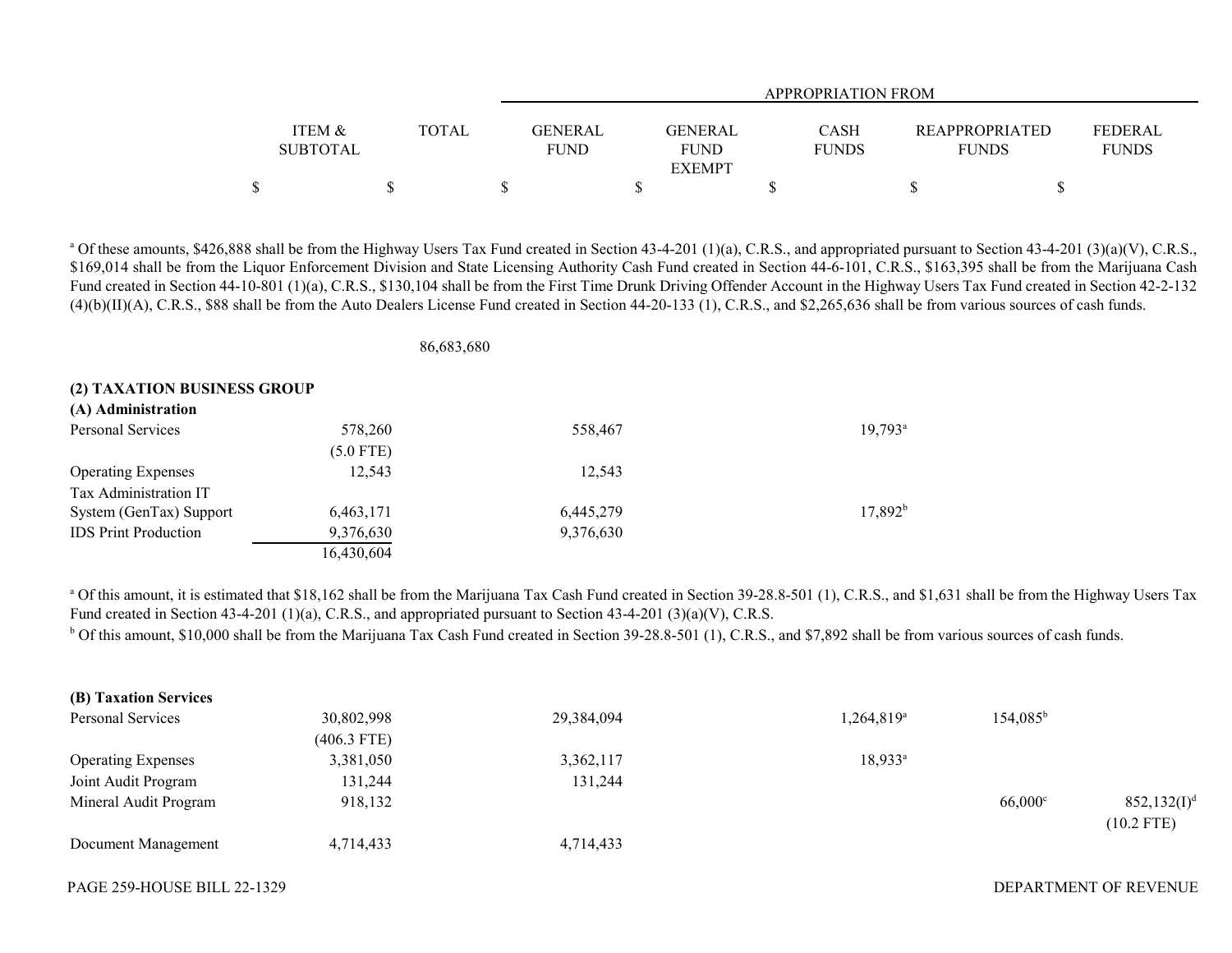|                                 |                      |       | APPROPRIATION FROM |                        |                                                |    |                                     |                                       |    |                                |
|---------------------------------|----------------------|-------|--------------------|------------------------|------------------------------------------------|----|-------------------------------------|---------------------------------------|----|--------------------------------|
|                                 | ITEM &<br>SUBTOTAL   | TOTAL |                    | GENERAL<br><b>FUND</b> | <b>GENERAL</b><br><b>FUND</b><br><b>EXEMPT</b> |    | CASH<br><b>FUNDS</b>                | <b>REAPPROPRIATED</b><br><b>FUNDS</b> |    | <b>FEDERAL</b><br><b>FUNDS</b> |
|                                 | \$<br>\$             |       | \$                 | \$                     |                                                | \$ |                                     | P                                     | \$ |                                |
| Fuel Tracking System            | 504,071              |       |                    | 126                    |                                                |    | 503,945 <sup>e</sup><br>$(1.5$ FTE) |                                       |    |                                |
| <b>Indirect Cost Assessment</b> | 11,386<br>40,463,314 |       |                    |                        |                                                |    | $11,386^e$                          |                                       |    |                                |

<sup>a</sup> Of these amounts, \$998,758 shall be from the Marijuana Tax Cash Fund created in Section 39-28.8-501 (1), C.R.S., \$82,251 shall be from the Donate to a Colorado Nonprofit Fund created in Section 39-22-5104 (1), C.R.S., \$64,373 shall be from the Private Letter Ruling Fund created in Section 24-35-103.5 (6), C.R.S., \$59,708 shall be from the Tobacco Settlement Defense Account of the Tobacco Litigation Settlement Cash Fund created in Section 24-22-115 (2)(a), C.R.S., \$36,058 shall be from Marijuana Cash Fund created in Section 44-10-801(1)(a), C.R.S., \$22,274 shall be from the Tobacco Tax Enforcement Cash Fund created in Section 39-28-107 (1)(b). Expenditures from the Tobacco Settlement Defense Account of the Tobacco Litigation Settlement Cash Fund do not constitute fiscal year spending for the purposes of Section 20 of Article X of the State Constitution. C.R.S., and \$20,317 shall be from the Aviation Fund created in Section 43-10-109 (1), C.R.S., \$13 shall be from the Highway Users Tax Fund created in Section 43-4-201 (1)(a), C.R.S., and appropriated pursuant to Section 43-4-201  $(3)(a)(V)$ , C.R.S.

 $\mu$ <sup>b</sup> This amount shall be from the Mineral Audit Program for programmatic indirect cost recoveries.

 $\degree$  Of this amount, \$65,500 shall be transferred from the State Board of Land Commissioners in the Department of Natural Resources, pursuant to Section 36-1-145 (2)(b), C.R.S., and \$500 shall be transferred from the Oil and Gas Conservation Commission in the Department of Natural Resources.

 $^{\text{d}}$  This amount is anticipated to include \$690,227 for direct expenses and \$161,905 for programmatic indirect cost recoveries and is included for informational purposes.

 $\epsilon$  These amounts shall be from the Highway Users Tax Fund created in Section 43-4-201 (1)(a), C.R.S., and appropriated pursuant to Section 43-4-201 (3)(a)(V), C.R.S.

# **(C) Tax Conferee**

| Personal Services         | 1,602,937 | 1,505,654    | 97,283 <sup>a</sup> |
|---------------------------|-----------|--------------|---------------------|
|                           |           | $(13.6$ FTE) |                     |
| <b>Operating Expenses</b> | 60,905    | 60,905       |                     |
|                           | ,663,842  |              |                     |

<sup>a</sup> This amount shall be transferred from Governor - Lieutenant Governor - State Planning and Budgeting from the Economic Development Commission - General Economic Incentives and Marketing line item in Economic Development Programs and originated as user fees.

#### **(D) Special Purpose**

Cigarette Tax Rebate  $7,889,291$   $7,889,291(1)^{a}$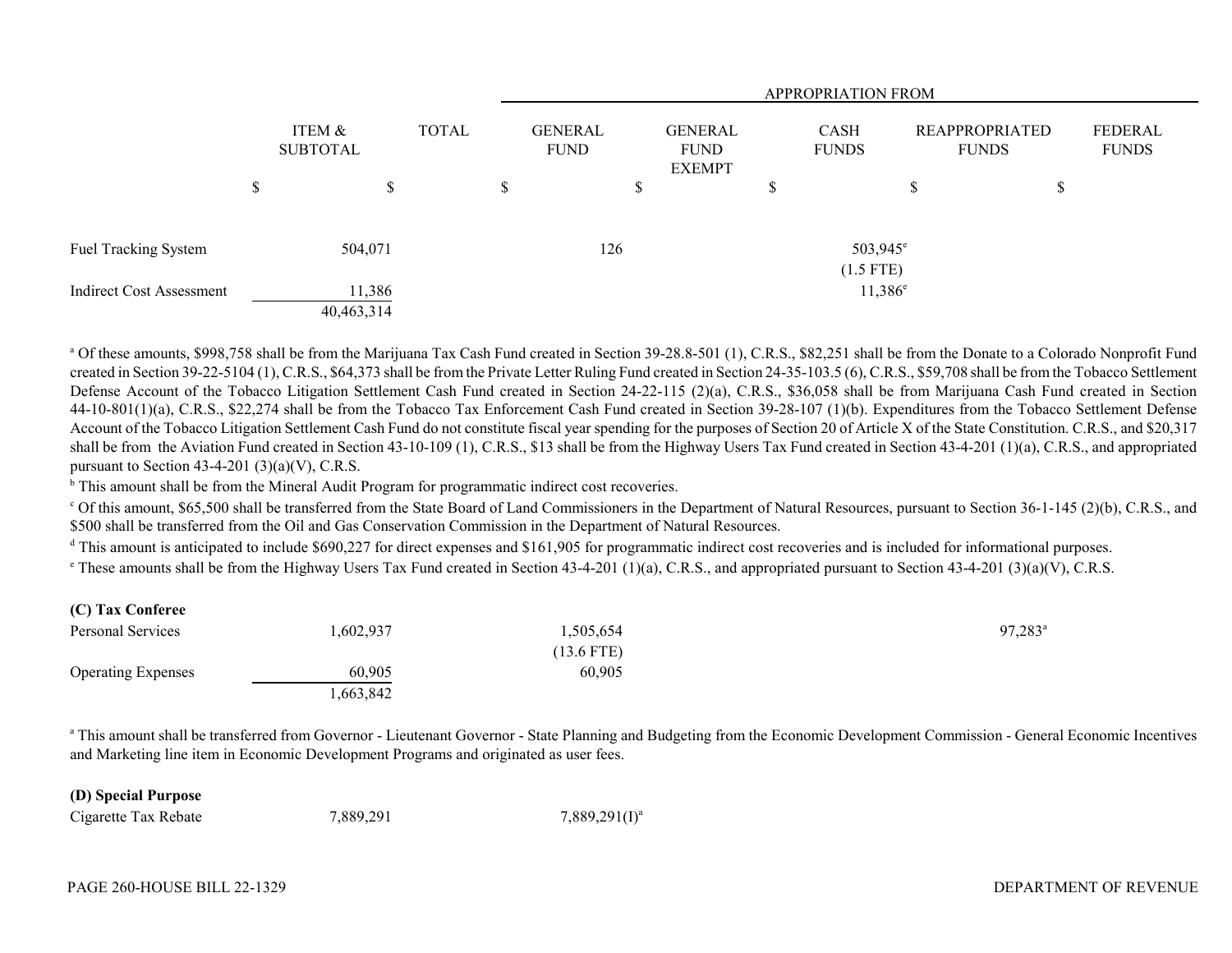|                                                               |                           |              | APPROPRIATION FROM |                               |                                                |    |                             |    |                                       |                         |
|---------------------------------------------------------------|---------------------------|--------------|--------------------|-------------------------------|------------------------------------------------|----|-----------------------------|----|---------------------------------------|-------------------------|
|                                                               | ITEM &<br><b>SUBTOTAL</b> | <b>TOTAL</b> |                    | <b>GENERAL</b><br><b>FUND</b> | <b>GENERAL</b><br><b>FUND</b><br><b>EXEMPT</b> |    | <b>CASH</b><br><b>FUNDS</b> |    | <b>REAPPROPRIATED</b><br><b>FUNDS</b> | FEDERAL<br><b>FUNDS</b> |
|                                                               | \$<br>\$                  |              | \$                 | \$                            |                                                | \$ |                             | \$ | $\$$                                  |                         |
| Amendment 35 Distribution<br>to Local Governments             | 1,046,637                 |              |                    |                               |                                                |    | $1,046,637$ <sup>b</sup>    |    |                                       |                         |
| Old Age Heat and Fuel and<br>Property Tax Assistance<br>Grant | 5,950,705                 |              |                    | $5,950,705(I)^c$              |                                                |    |                             |    |                                       |                         |
| Commercial Vehicle<br>Enterprise Sales Tax Refund             | 120,524                   |              |                    |                               |                                                |    | $120,524$ <sup>d</sup>      |    |                                       |                         |
| Retail Marijuana Sales Tax<br>Distribution to Local           |                           |              |                    |                               |                                                |    |                             |    |                                       |                         |
| Governments                                                   | 27,550,000<br>42,557,157  |              |                    | $27,550,000(I)^e$             |                                                |    |                             |    |                                       |                         |

<sup>a</sup> Pursuant to Section 39-22-623 (1)(a)(II)(B), C.R.S., this amount is included in the general appropriation bill for informational purposes and shall not be deemed to be an appropriation subject to the limitations of Section 24-75-201.1, C.R.S., or subject to the limitation on state fiscal year spending imposed by Section 20 of Article X of the State Constitution.

 $b$  This amount shall be from the Tobacco Tax Cash Fund created in Section 24-22-117 (1)(a), C.R.S., which consists of revenues from additional state cigarette and tobacco taxes imposed pursuant to Section 21 of Article X of the State Constitution. This amount is thus not subject to the limitation on state fiscal year spending imposed by Section 20 of Article X of the State Constitution.

 $\epsilon$  Pursuant to Section 39-31-102 (1)(a), C.R.S., this amount is included in the general appropriation bill for informational purposes and shall not be deemed to be an appropriation subject to the limitations of Section 24-75-201.1, C.R.S., or subject to the limitation on state fiscal year spending imposed by Section 20 of Article X of the State Constitution.

<sup>d</sup> This amount shall be from the Commercial Vehicle Enterprise Tax Fund created in Section 42-1-225 (1), C.R.S.

<sup>e</sup> Pursuant to Section 39-28.8-203 (1)(a)(V), C.R.S., this amount is included in the general appropriation bill for informational purposes and shall not be deemed to be an appropriation subject to the limitations of Section 24-75-201.1, C.R.S., or subject to the limitations on state fiscal year spending imposed by Section 20 of Article X of the State Constitution.

#### 101,114,917

### **(3) DIVISION OF MOTOR VEHICLES**

| (A) Administration        |            |         |                        |                    |
|---------------------------|------------|---------|------------------------|--------------------|
| Personal Services         | 3,652,106  | 584,878 | $3,015,718^{\circ}$    | $51,510^{\circ}$   |
|                           | (42.9 FTE) |         |                        |                    |
| <b>Operating Expenses</b> | 559,428    | 63,731  | $492,307$ <sup>a</sup> | 3,390 <sup>b</sup> |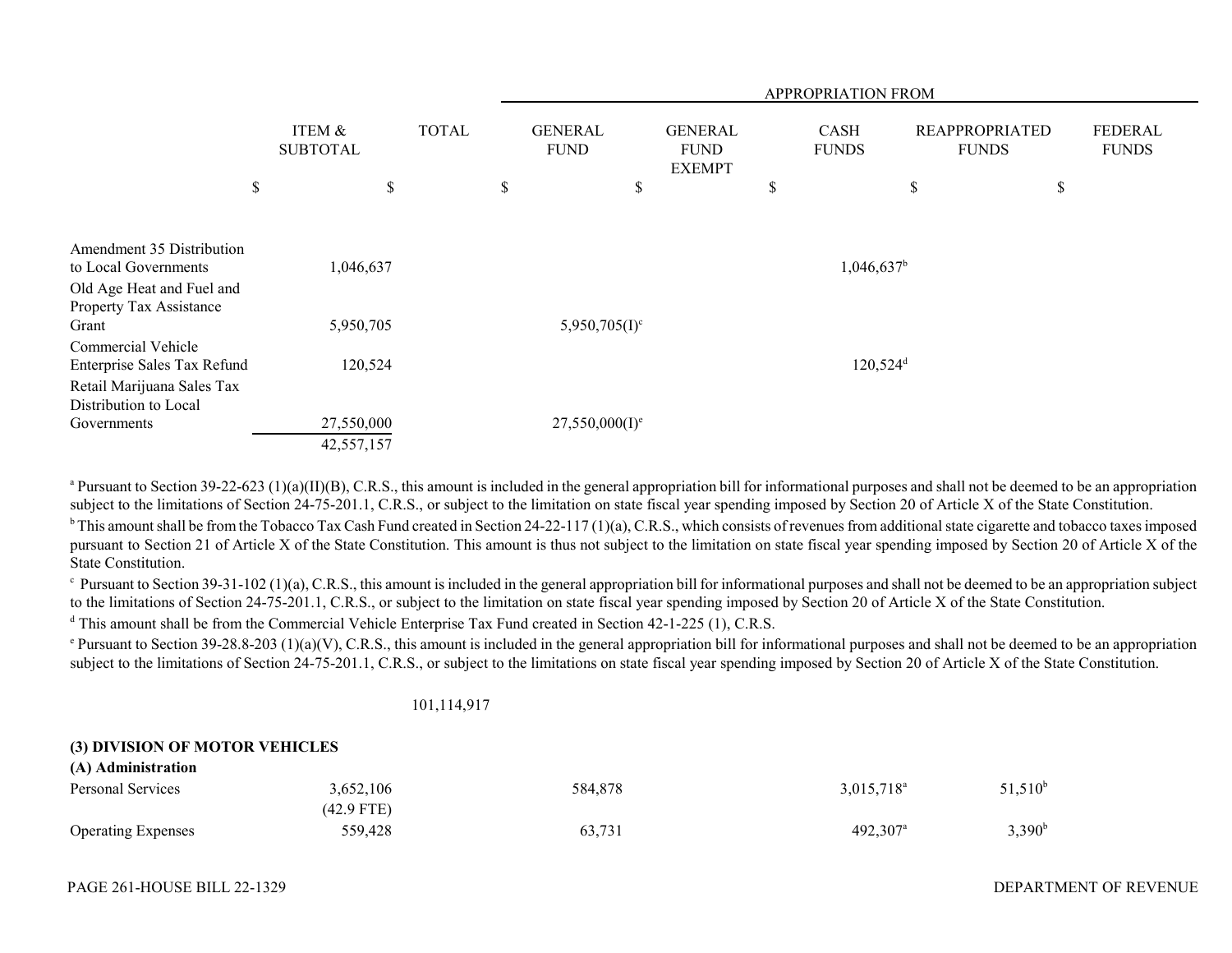|                                          |                         |              |                               |                                                | <b>APPROPRIATION FROM</b> |                             |              |                       |                         |
|------------------------------------------|-------------------------|--------------|-------------------------------|------------------------------------------------|---------------------------|-----------------------------|--------------|-----------------------|-------------------------|
|                                          | ITEM &<br>SUBTOTAL      | <b>TOTAL</b> | <b>GENERAL</b><br><b>FUND</b> | <b>GENERAL</b><br><b>FUND</b><br><b>EXEMPT</b> |                           | <b>CASH</b><br><b>FUNDS</b> | <b>FUNDS</b> | <b>REAPPROPRIATED</b> | FEDERAL<br><b>FUNDS</b> |
|                                          | \$<br>S                 |              | \$                            | ъ                                              | D                         |                             | D            | J                     |                         |
| <b>DRIVES</b> Maintenance and<br>Support | 7,694,030<br>11,905,564 |              | 101,700                       |                                                |                           | $7,484,130^a$               |              | $108,200^{\circ}$     |                         |

a These amounts shall be from various sources of cash funds.

<sup>b</sup> These amounts shall be transferred from the Department of Corrections from the Offender ID Program in the Institutions Section.

<sup>c</sup> This amount shall be transferred from the State Park Operations line item in the Department of Natural Resources.

# **(B) Driver Services**

| Personal Services          | 24,697,161    | 2,900,377 | 21,674,449 <sup>a</sup> | $122,335^b$ |
|----------------------------|---------------|-----------|-------------------------|-------------|
|                            | $(426.9$ FTE) |           |                         |             |
| <b>Operating Expenses</b>  | 2,538,299     | 414,260   | $2,113,869^{\circ}$     | $10,170^b$  |
| Drivers License Documents  | 7,109,465     | 3,498     | $7,105,967^{\circ}$     |             |
| Ignition Interlock Program | 682,567       |           | $682,567$ <sup>d</sup>  |             |
|                            |               |           | $(6.9$ FTE)             |             |
| Indirect Cost Assessment   | 3,171,043     |           | $3,171,043^{\circ}$     |             |
|                            | 38, 198, 535  |           |                         |             |

<sup>a</sup> Of these amounts, an estimated \$5,051,039 shall be from the Licensing Services Cash Fund created in Section 42-2-114.5 (1), C.R.S., and an estimated \$21,908,322 shall be from various sources of cash funds.

<sup>b</sup> These amounts shall be transferred from the Department of Corrections from the Offender ID Program in the Institutions Section.

<sup>c</sup> This amount shall be from the Licensing Services Cash Fund created in Section 42-2-114.5 (1), C.R.S.

<sup>d</sup> This amount shall be from the First Time Drunk Driving Offender Account in the Highway Users Tax Fund created in Section 42-2-132 (4)(b)(II)(A), C.R.S.

### **(C) Vehicle Services**

| Personal Services         | 2.874.914    | 626.188 | $2,248,726^{\circ}$  |
|---------------------------|--------------|---------|----------------------|
|                           | $(50.5$ FTE) |         |                      |
| <b>Operating Expenses</b> | 401,040      | 40.987  | $360.053^{\text{a}}$ |
| License Plate Ordering    | 7,326,372    | 216.315 | $7,110,057^{\rm b}$  |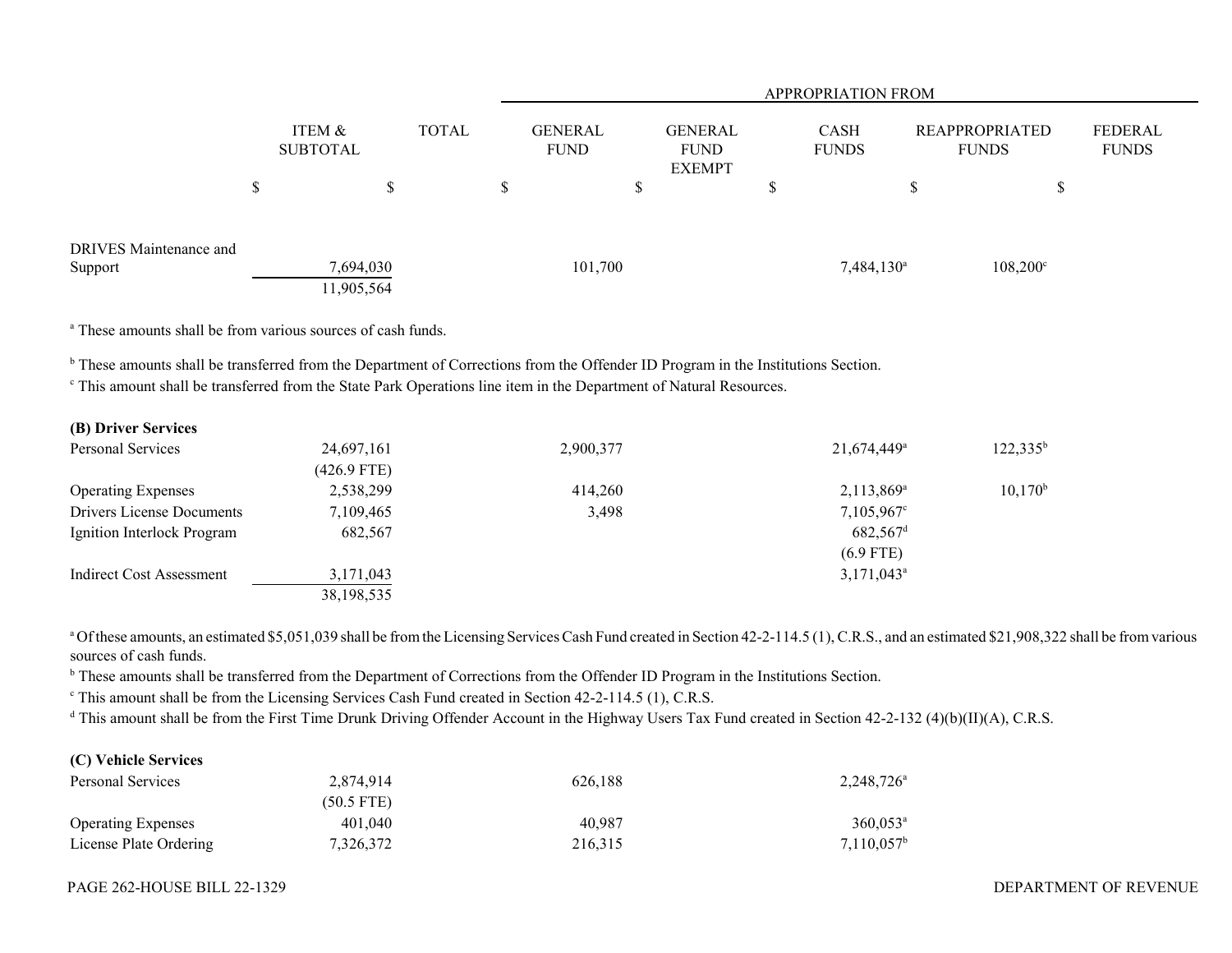|                                                      |                           |              | APPROPRIATION FROM |                               |    |                                                |    |                                          |                                       |    |                                |
|------------------------------------------------------|---------------------------|--------------|--------------------|-------------------------------|----|------------------------------------------------|----|------------------------------------------|---------------------------------------|----|--------------------------------|
|                                                      | ITEM &<br><b>SUBTOTAL</b> | <b>TOTAL</b> |                    | <b>GENERAL</b><br><b>FUND</b> |    | <b>GENERAL</b><br><b>FUND</b><br><b>EXEMPT</b> |    | CASH<br><b>FUNDS</b>                     | <b>REAPPROPRIATED</b><br><b>FUNDS</b> |    | <b>FEDERAL</b><br><b>FUNDS</b> |
|                                                      | \$<br>\$                  |              | \$                 |                               | \$ |                                                | \$ |                                          | \$                                    | \$ |                                |
| Motorist Insurance<br><b>Identification Database</b> |                           |              |                    |                               |    |                                                |    |                                          |                                       |    |                                |
| Program                                              | 344,394                   |              |                    |                               |    |                                                |    | 344,394°<br>$(1.0$ FTE)                  |                                       |    |                                |
| <b>Emissions Program</b>                             | 1,201,525                 |              |                    |                               |    |                                                |    | $1,201,525$ <sup>d</sup><br>$(15.0$ FTE) |                                       |    |                                |
| <b>Indirect Cost Assessment</b>                      | 436,860<br>12,585,105     |              |                    |                               |    |                                                |    | $436,860^{\circ}$                        |                                       |    |                                |

<sup>a</sup> Of these amounts, an estimated \$2,396,883 shall be from the Colorado DRIVES Vehicle Services Account in the Highway Users Tax Fund created in Section 42-1-211 (2)(b)(I), C.R.S., and an estimated \$648,756 shall be from various sources of cash funds.

 $<sup>b</sup>$  This amount shall be from the License Plate Cash Fund created in Section 42-3-301 (1)(b), C.R.S.</sup>

<sup>c</sup> This amount shall be from the Colorado DRIVES Vehicle Services Account in the Highway Users Tax Fund created in Section 42-1-211 (2)(b)(I), C.R.S.

<sup>d</sup> This amount shall be from the Department of Revenue Subaccount in the AIR Account, a subaccount in the Highway Users Tax Fund created in Section 42-3-304 (18)(c), C.R.S.

| (D) County Support Services |           |                     |
|-----------------------------|-----------|---------------------|
| <b>Operating Expenses</b>   | 2,356,535 | $2,356,535^{\circ}$ |
| <b>County Office Asset</b>  |           |                     |
| Maintenance                 | 511,430   | $511,430^a$         |
| County Office               |           |                     |
| Improvements                | 36,000    | $36,000^{\circ}$    |
|                             | 2,903,965 |                     |

<sup>a</sup> These amounts shall be from the Colorado DRIVES Vehicle Services Account in the Highway Users Tax Fund created in Section 42-1-211 (2)(b)(I), C.R.S.

65,593,169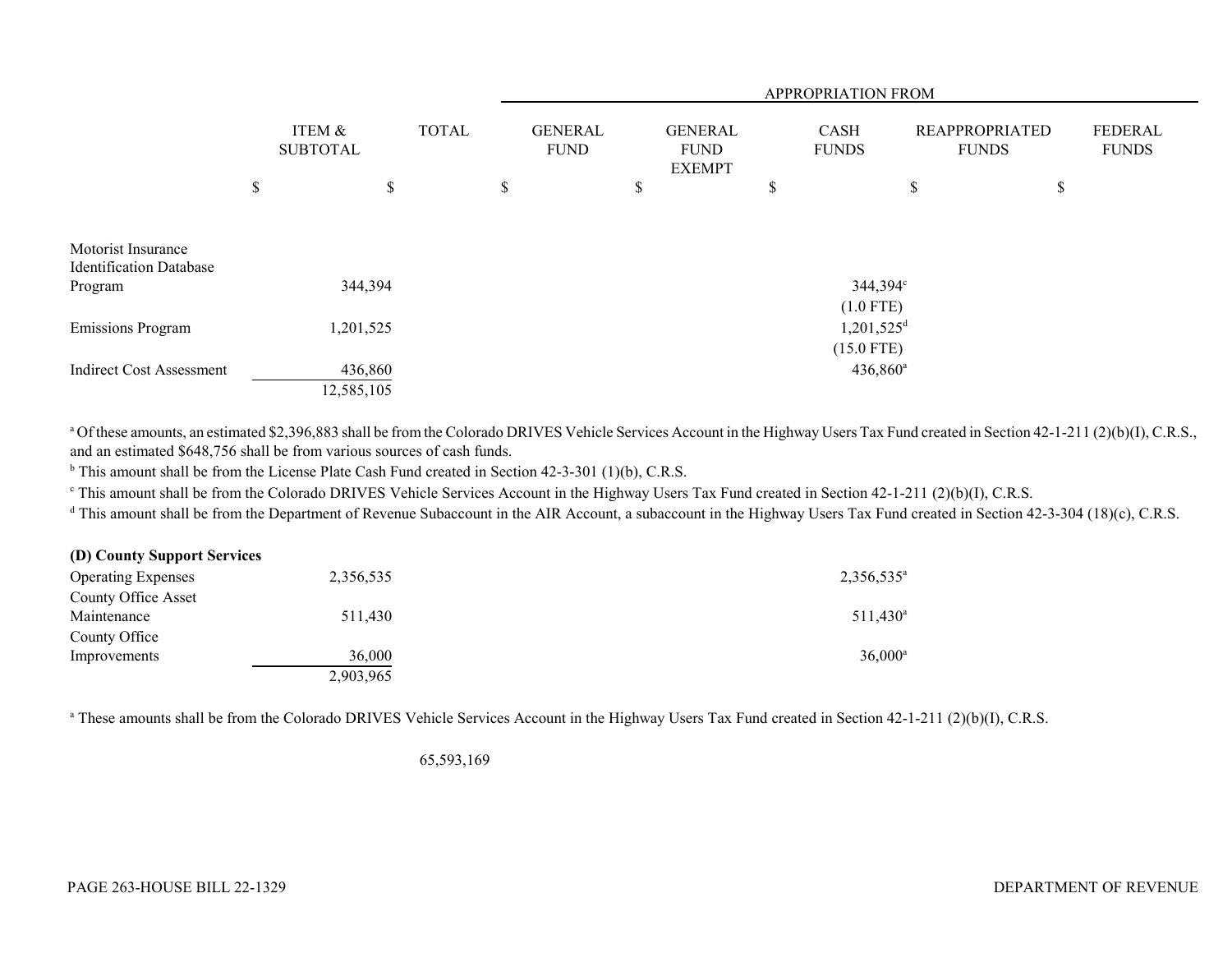|                                |                           | APPROPRIATION FROM |              |   |                               |    |                                                |     |                             |    |                                       |                         |
|--------------------------------|---------------------------|--------------------|--------------|---|-------------------------------|----|------------------------------------------------|-----|-----------------------------|----|---------------------------------------|-------------------------|
|                                | ITEM &<br><b>SUBTOTAL</b> |                    | <b>TOTAL</b> |   | <b>GENERAL</b><br><b>FUND</b> |    | <b>GENERAL</b><br><b>FUND</b><br><b>EXEMPT</b> |     | <b>CASH</b><br><b>FUNDS</b> |    | <b>REAPPROPRIATED</b><br><b>FUNDS</b> | FEDERAL<br><b>FUNDS</b> |
|                                | \$                        | \$                 |              | ъ |                               | \$ |                                                | ۰D. |                             | \$ | \$                                    |                         |
| (4) SPECIALIZED BUSINESS GROUP |                           |                    |              |   |                               |    |                                                |     |                             |    |                                       |                         |
| (A) Administration             |                           |                    |              |   |                               |    |                                                |     |                             |    |                                       |                         |
| Personal Services              |                           | 1,119,913          |              |   | 7,871                         |    |                                                |     | 782,413 <sup>a</sup>        |    | $329,629^b$                           |                         |
|                                |                           | $(11.0$ FTE)       |              |   |                               |    |                                                |     |                             |    |                                       |                         |
| <b>Operating Expenses</b>      |                           | 13,934             |              |   | 111                           |    |                                                |     | $8,885^{\circ}$             |    | $4,938^{b}$                           |                         |
|                                |                           | 1,133,847          |              |   |                               |    |                                                |     |                             |    |                                       |                         |

<sup>a</sup> These amounts shall be from various sources of cash funds.

<sup>b</sup> These amounts shall be from the Limited Gaming Fund created in Section 44-30-701 (1), C.R.S., and shall be transferred from the Limited Gaming Division in this department.

| (B) Limited Gaming Division     |            |                     |  |  |  |  |
|---------------------------------|------------|---------------------|--|--|--|--|
| Personal Services               | 9,096,251  | $9,096,251(I)^a$    |  |  |  |  |
|                                 |            | $(106.0$ FTE)       |  |  |  |  |
| <b>Operating Expenses</b>       | 1,130,731  | $1,130,731(I)^a$    |  |  |  |  |
| Payments to Other State         |            |                     |  |  |  |  |
| Agencies                        | 4,936,279  | $4,936,279(1)^{b}$  |  |  |  |  |
| Distribution to Gaming          |            |                     |  |  |  |  |
| Cities and Counties             | 23,788,902 | $23,788,902(1)^{b}$ |  |  |  |  |
| <b>Indirect Cost Assessment</b> | 813,918    | $813,918(I)^{b}$    |  |  |  |  |
|                                 | 39,766,081 |                     |  |  |  |  |

<sup>a</sup> Of these amounts, \$8,471,794 shall be from the Limited Gaming Fund created in Section 44-30-701 (1), C.R.S., and are included for informational purposes pursuant to Section 9  $(5)(b)(I)$  of Article XVIII of the State Constitution and Section 44-30-701 (1)(b)(I), C.R.S., that specify that the State Treasurer is authorized to pay all ongoing expenses of the Limited Gaming Commission related to the administration of Limited Gaming, and that such payments shall not be conditioned on any appropriation by the General Assembly, and \$1,755,188 shall be from the Sports Betting Fund created in Section 44-30-1509 (1)(b), C.R.S., which is shown for informational purposes only because it is continuously appropriated. <sup>b</sup> These amounts shall be from the Limited Gaming Fund created in Section 44-30-701 (1), C.R.S., and are included for informational purposes pursuant to Section 9 (5)(b)(I) of Article XVIII of the State Constitution and Section 44-30-701 (1)(b)(I), C.R.S., that specify that the State Treasurer is authorized to pay all ongoing expenses of the Limited Gaming Commission related to the administration of Limited Gaming, and that such payments shall not be conditioned on any appropriation by the General Assembly.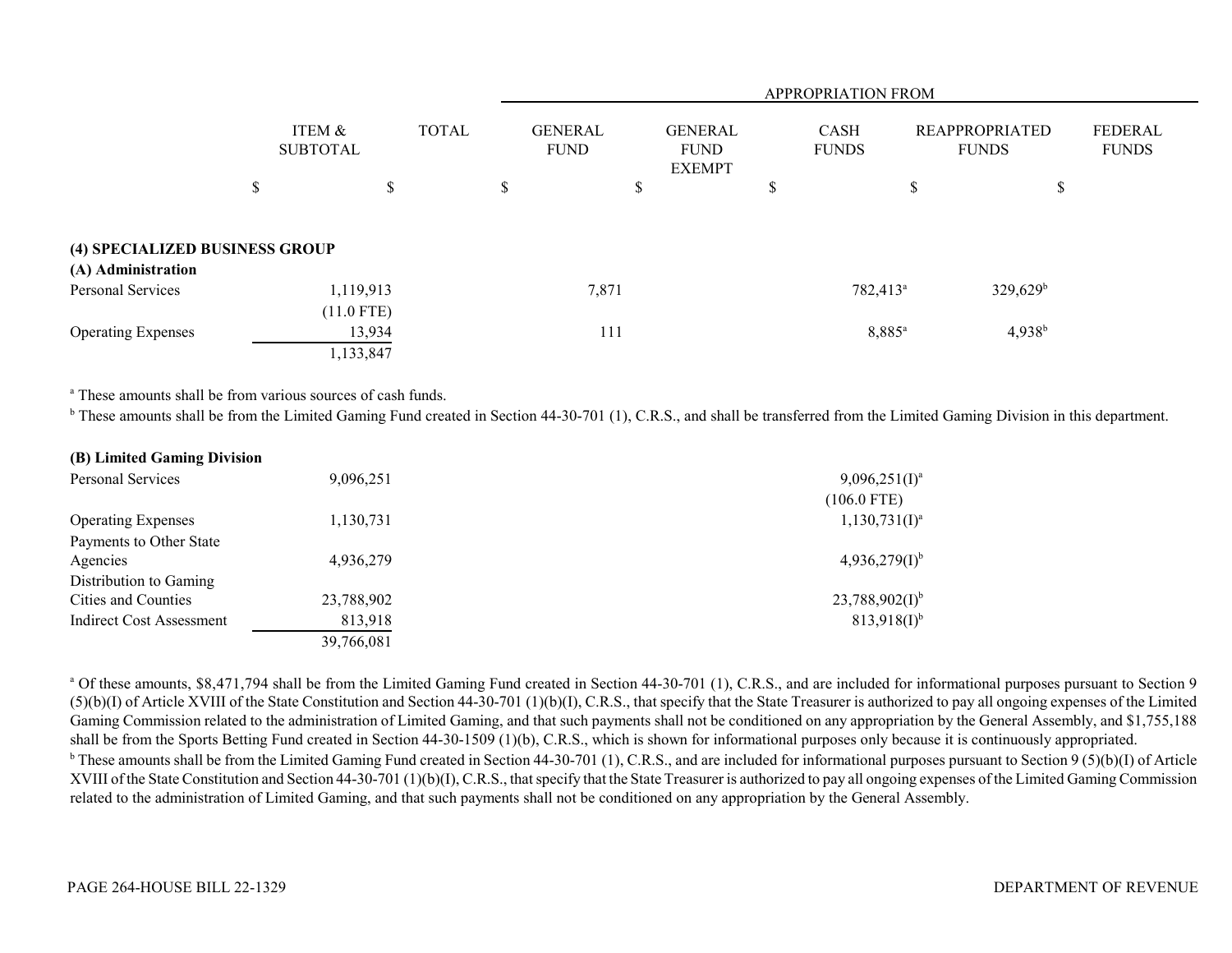|                                             |                           |              |              |                               |         | <b>APPROPRIATION FROM</b>                      |  |    |                             |                                       |    |                         |
|---------------------------------------------|---------------------------|--------------|--------------|-------------------------------|---------|------------------------------------------------|--|----|-----------------------------|---------------------------------------|----|-------------------------|
|                                             | ITEM &<br><b>SUBTOTAL</b> |              | <b>TOTAL</b> | <b>GENERAL</b><br><b>FUND</b> |         | <b>GENERAL</b><br><b>FUND</b><br><b>EXEMPT</b> |  |    | <b>CASH</b><br><b>FUNDS</b> | <b>REAPPROPRIATED</b><br><b>FUNDS</b> |    | FEDERAL<br><b>FUNDS</b> |
|                                             | \$                        |              | \$           | \$                            |         | \$                                             |  | D. |                             | \$                                    | \$ |                         |
| (C) Liquor and Tobacco Enforcement Division |                           |              |              |                               |         |                                                |  |    |                             |                                       |    |                         |
| Personal Services                           |                           | 4,818,907    |              |                               | 185,187 |                                                |  |    | $4,633,720^{\circ}$         |                                       |    |                         |
|                                             |                           | $(63.7$ FTE) |              |                               |         |                                                |  |    |                             |                                       |    |                         |
| <b>Operating Expenses</b>                   |                           | 537,565      |              |                               | 6,965   |                                                |  |    | 530,600 <sup>a</sup>        |                                       |    |                         |
| Indirect Cost Assessment                    |                           | 480,246      |              |                               |         |                                                |  |    | $480,246^{\circ}$           |                                       |    |                         |
|                                             |                           | 5,836,718    |              |                               |         |                                                |  |    |                             |                                       |    |                         |

<sup>a</sup> Of these amounts, \$5,294,566 shall be from the Liquor Enforcement Division and State Licensing Authority Cash Fund created in Section 44-6-101, C.R.S., and \$350,000 shall be from the Tobacco Education Programs Fund created in Section 24-22-117 (2)(c)(I), C.R.S., which consists of revenues from additional state cigarette and tobacco taxes imposed pursuant to Section 21 of Article X of the State Constitution and thus is not subject to the limitation on state fiscal year spending imposed by Article X, Section 20 of the State Constitution and pursuant to Section 21 (4) of Article X of the State Constitution.

| (D) Division of Racing Events |           |                       |
|-------------------------------|-----------|-----------------------|
| Personal Services             | 983,678   | 983,678 <sup>a</sup>  |
|                               |           | $(7.7$ FTE)           |
| <b>Operating Expenses</b>     | 202,268   | $202,268^{\rm a}$     |
| Purses and Breeders Awards    | 1,400,000 | $1,400,000^{\rm b}$   |
| Indirect Cost Assessment      | 59.124    | $59.124$ <sup>a</sup> |
|                               | 2,645,070 |                       |

<sup>a</sup> These amounts shall be from the Racing Cash Fund created in Section 44-32-205 (1), C.R.S.

<sup>b</sup> This amount shall be from racing tax revenues deposited into the Horse Breeders' and Owners' Awards and Supplemental Purse Fund created in Section 44-32-705 (1), C.R.S.

| (E) Motor Vehicle Dealer Licensing Board |           |                     |
|------------------------------------------|-----------|---------------------|
| Personal Services                        | 2,533,228 | $2,533,228^{\circ}$ |
|                                          |           | $(32.3$ FTE)        |
| <b>Operating Expenses</b>                | 325,670   | $325,670^{\circ}$   |
| Indirect Cost Assessment                 | 248,015   | $248.015^a$         |
|                                          | 3,106,913 |                     |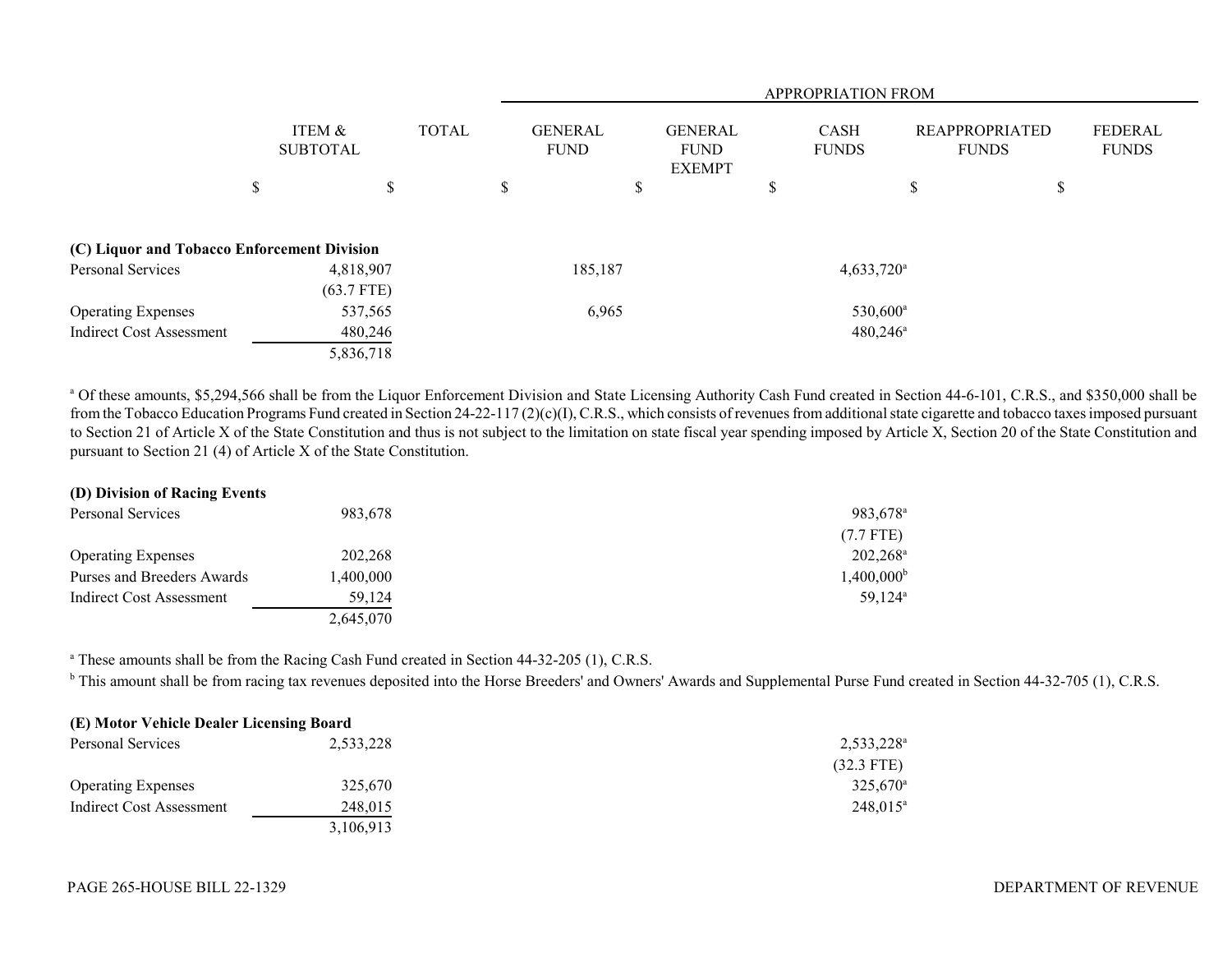|                                                                                                                 |                           |              |                               | APPROPRIATION FROM                             |    |                         |                                       |                                |  |  |  |  |
|-----------------------------------------------------------------------------------------------------------------|---------------------------|--------------|-------------------------------|------------------------------------------------|----|-------------------------|---------------------------------------|--------------------------------|--|--|--|--|
|                                                                                                                 | ITEM &<br><b>SUBTOTAL</b> | <b>TOTAL</b> | <b>GENERAL</b><br><b>FUND</b> | <b>GENERAL</b><br><b>FUND</b><br><b>EXEMPT</b> |    | CASH<br><b>FUNDS</b>    | <b>REAPPROPRIATED</b><br><b>FUNDS</b> | <b>FEDERAL</b><br><b>FUNDS</b> |  |  |  |  |
|                                                                                                                 | $\$$                      | $\$$         | $\$$                          | \$                                             | \$ |                         | $\$$                                  | $\mathbb{S}$                   |  |  |  |  |
| <sup>a</sup> These amounts shall be from the Auto Dealers License Fund created in Section 44-20-133 (1), C.R.S. |                           |              |                               |                                                |    |                         |                                       |                                |  |  |  |  |
| (F) Marijuana Enforcement                                                                                       |                           |              |                               |                                                |    |                         |                                       |                                |  |  |  |  |
| Marijuana Enforcement                                                                                           | 15,513,120                |              |                               |                                                |    | $15,513,120^a$          |                                       |                                |  |  |  |  |
|                                                                                                                 |                           |              |                               |                                                |    | $(153.1$ FTE)           |                                       |                                |  |  |  |  |
| <b>Indirect Cost Assessment</b>                                                                                 | 1,308,983                 |              |                               |                                                |    | 1,308,983 <sup>a</sup>  |                                       |                                |  |  |  |  |
|                                                                                                                 | 16,822,103                |              |                               |                                                |    |                         |                                       |                                |  |  |  |  |
| <sup>a</sup> These amounts shall be from the Marijuana Cash Fund created in Section 44-10-801 (1)(a), C.R.S.    |                           |              |                               |                                                |    |                         |                                       |                                |  |  |  |  |
|                                                                                                                 |                           |              |                               |                                                |    |                         |                                       |                                |  |  |  |  |
|                                                                                                                 |                           | 69,310,732   |                               |                                                |    |                         |                                       |                                |  |  |  |  |
| (5) STATE LOTTERY DIVISION                                                                                      |                           |              |                               |                                                |    |                         |                                       |                                |  |  |  |  |
| Personal Services                                                                                               | 9,164,112                 |              |                               |                                                |    | 9,164,112 <sup>a</sup>  |                                       |                                |  |  |  |  |
|                                                                                                                 |                           |              |                               |                                                |    | $(102.1$ FTE)           |                                       |                                |  |  |  |  |
| <b>Operating Expenses</b>                                                                                       | 1,540,533                 |              |                               |                                                |    | $1,540,533^{\circ}$     |                                       |                                |  |  |  |  |
| Payments to Other State                                                                                         |                           |              |                               |                                                |    |                         |                                       |                                |  |  |  |  |
| Agencies                                                                                                        | 239,410                   |              |                               |                                                |    | $239,410^a$             |                                       |                                |  |  |  |  |
| Marketing and                                                                                                   |                           |              |                               |                                                |    |                         |                                       |                                |  |  |  |  |
| Communications                                                                                                  | 14,700,000                |              |                               |                                                |    | 14,700,000 <sup>a</sup> |                                       |                                |  |  |  |  |
| Multi-State Lottery Fees                                                                                        | 177,433                   |              |                               |                                                |    | $177,433^a$             |                                       |                                |  |  |  |  |
| Vendor Fees                                                                                                     | 27,757,019                |              |                               |                                                |    | 27,757,019 <sup>a</sup> |                                       |                                |  |  |  |  |
| Retailer Compensation                                                                                           | 85,000,000                |              |                               |                                                |    | 85,000,000 <sup>a</sup> |                                       |                                |  |  |  |  |
| <b>Indirect Cost Assessment</b>                                                                                 | 765,776                   |              |                               |                                                |    | $765,776^{\circ}$       |                                       |                                |  |  |  |  |
|                                                                                                                 |                           | 139,344,283  |                               |                                                |    |                         |                                       |                                |  |  |  |  |

<sup>a</sup> These amounts shall be from the Lottery Fund created in Section 44-40-111 (1), C.R.S.